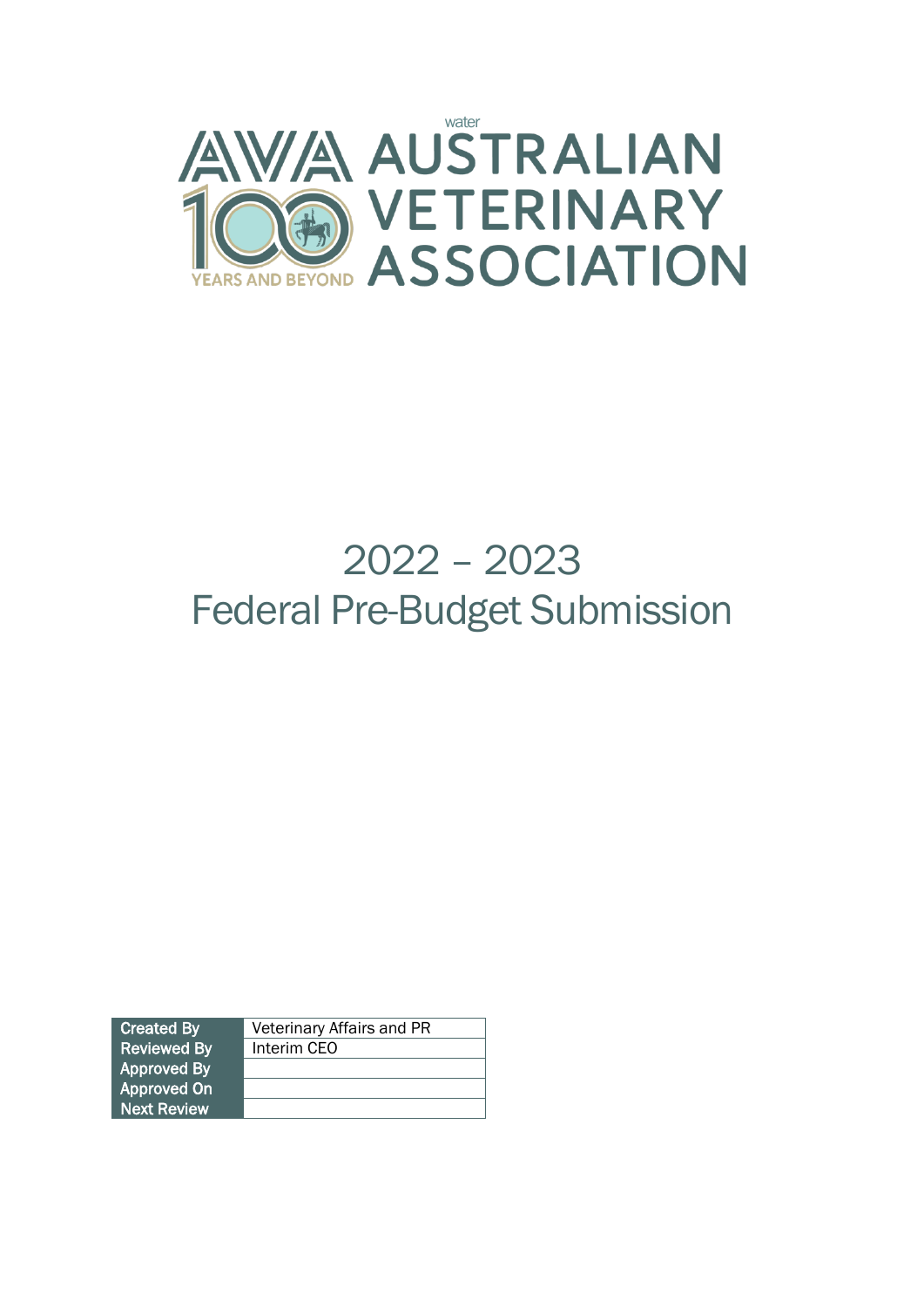# **Contents**

|  | 3. Making veterinary services more economically sustainable and accessible4 |  |  |
|--|-----------------------------------------------------------------------------|--|--|
|  |                                                                             |  |  |
|  |                                                                             |  |  |
|  |                                                                             |  |  |
|  |                                                                             |  |  |
|  |                                                                             |  |  |
|  |                                                                             |  |  |
|  |                                                                             |  |  |
|  |                                                                             |  |  |
|  |                                                                             |  |  |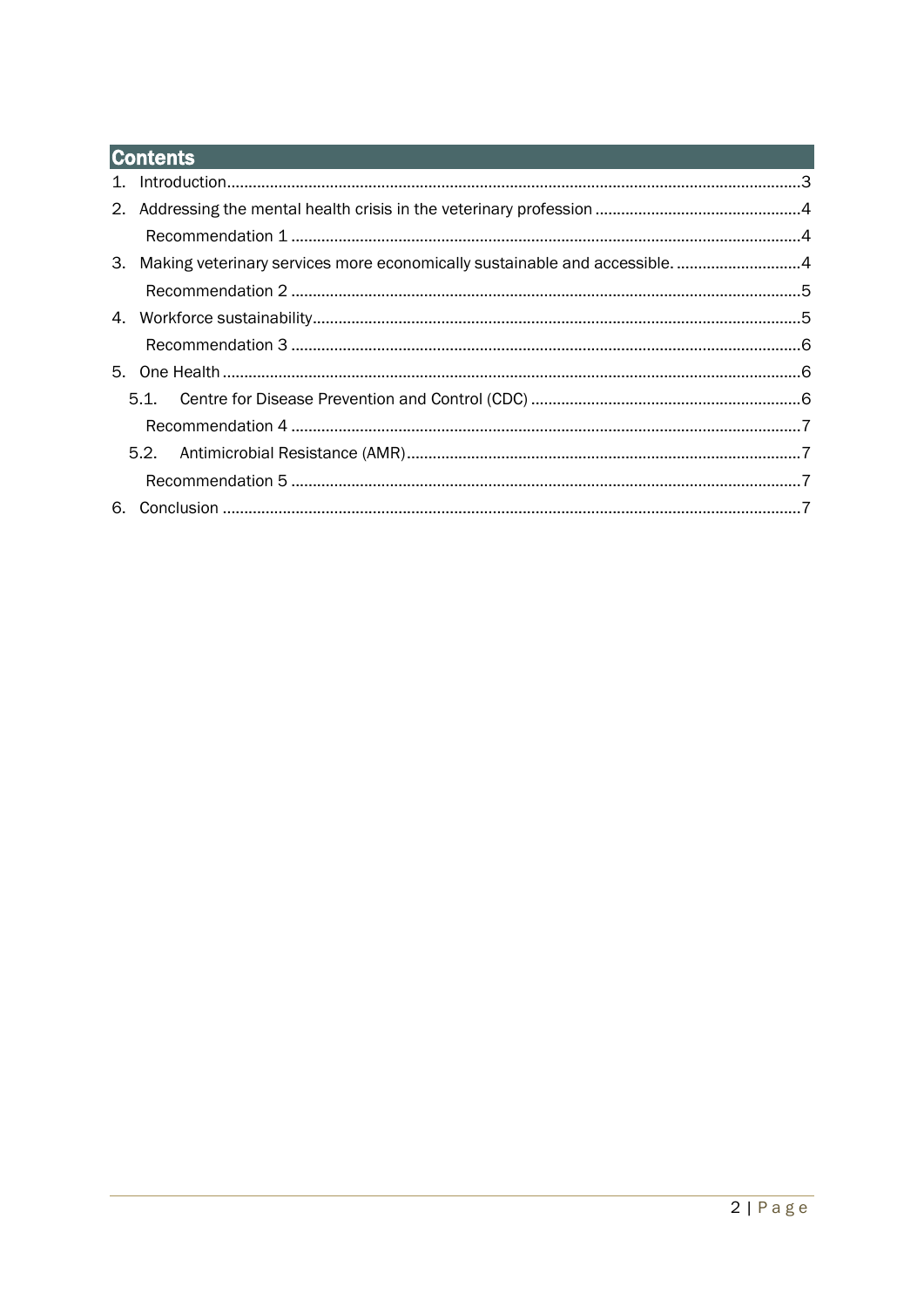

## <span id="page-2-0"></span>1. Introduction

The Australian Veterinary Association (AVA) is the only national professional association representing veterinarians in Australia. Our 8500 members come from all fields within the veterinary profession. Clinical veterinary practitioners work with companion animals, horses, farm animals, such as cattle and sheep, and wildlife. Government veterinarians work with our animal health, public health and quarantine systems while other members work in industry for pharmaceutical and other commercial enterprises. We have members who work in research and teaching in a range of scientific disciplines. The Association also has very strong membership amongst our future veterinarians who are currently training at our seven veterinary schools.

The work of veterinary professionals impacts the daily lives of Australians and their animals in a multitude of ways. The contribution veterinarians make to the community is highly valued, and significantly contributes to the social license of animal industries to operate. Similar to human health care, delivery of modern veterinary care is costly, and is suffering from marked underinvestment, predominantly around labour investment, as much of the work the profession performs is simply not paid for. This is placing considerable pressure on the wellbeing of veterinarians and on the sustainability of veterinary service provision, which is now well evidenced<sup>1</sup>. If Australian society is to continue to rely upon modern standards of animal health and welfare, made feasible by modern standards of veterinary practice, investment in the veterinary profession is needed to ensure that these services can be sustainably provided.

The underinvestment in the profession has resulted in the current veterinary workforce shortage through high levels of attrition and severe mental health issues and risks the continuance and quality of Australian animal health. Low rates of remuneration compared to other professions such as medicine, engineering, dentistry<sup>2</sup>, significant educational debt, continued costs to remain registered and competent, and difficult working conditions combine to make the industry an unattractive one financially to remain in long-term. There are high rates of burnout, stress and negative mental health outcomes. Left unchecked, this has the potential to lead to the collapse of the sector, which poses significant risks to the community at large.

It has been understood for more than a century that animal health, human health and the environment are interdependent. Standards of animal health and welfare affect human health and safety through biosecurity, food safety and security. Further, with pets as family members in almost 70% of Australian homes, the impact on human health and wellbeing is a significant public health benefit.

The AVA has identified the following areas which deserve serious consideration for funding; support for the veterinary sector will directly benefit the community, as protecting the health of animals protects the health of humans:

- Addressing the mental health crisis in the veterinary profession
- Making veterinary services economically sustainable and accessible
- Workforce sustainability
- One Health

<sup>1</sup> https://www.ava.com.au/wellness/

<sup>2</sup> [https://www.qilt.edu.au/surveys/graduate-outcomes-survey---longitudinal-\(gos-l\)#anchor-2](https://www.qilt.edu.au/surveys/graduate-outcomes-survey---longitudinal-(gos-l)#anchor-2)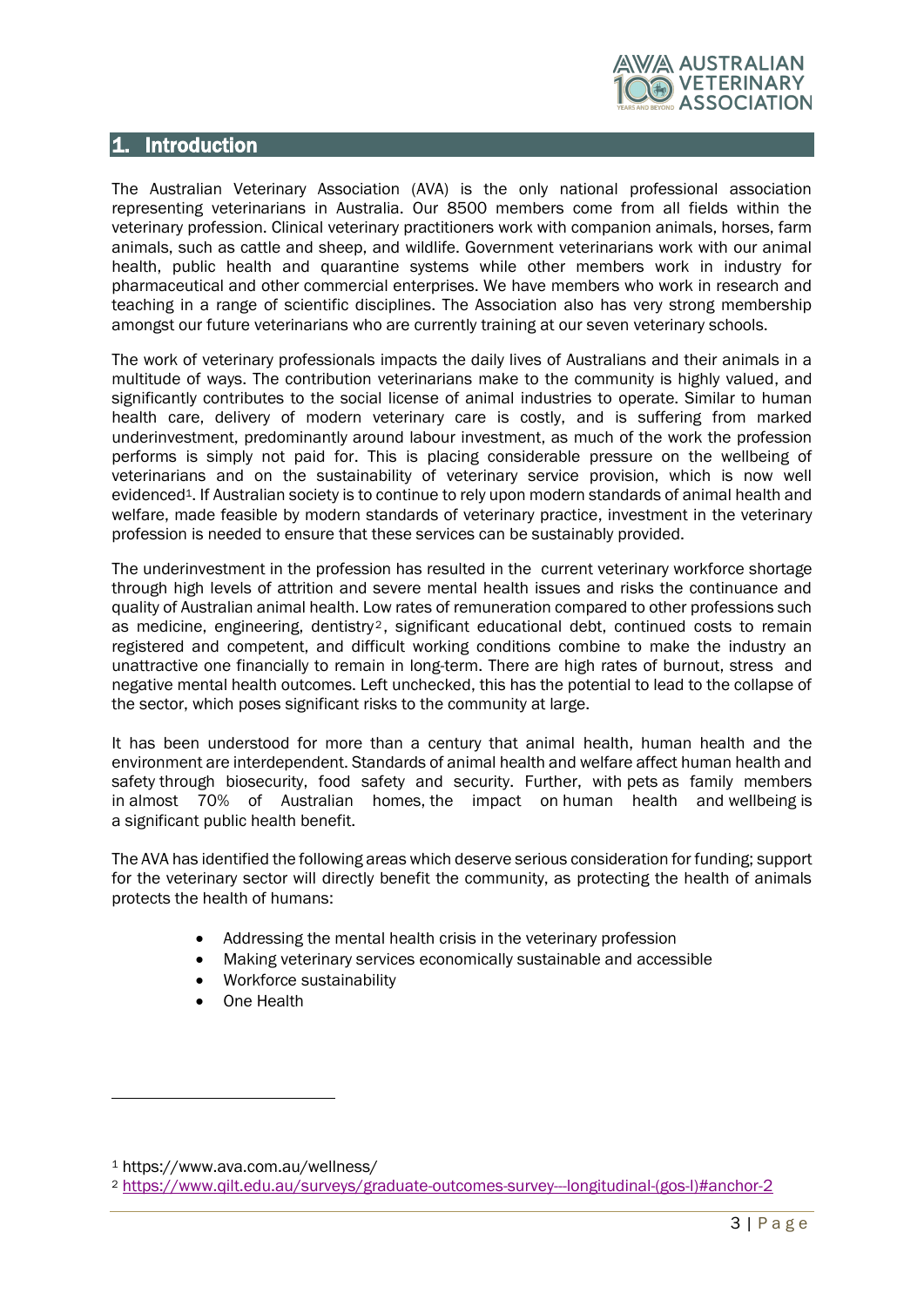

The veterinary profession has provided an essential service to our community for generations. Our food industries, our pets, and our community relies on veterinarians being there for them for support. For the veterinary profession to be sustainable and serve our society it needs help and investment.

## <span id="page-3-0"></span>2. Addressing the mental health crisis in the veterinary profession

Research shows the suicide rate in veterinarians is four times higher than the general public.<sup>3</sup> The lack of economic sustainability of the veterinary profession drives many factors which impact on veterinary mental health and wellbeing. Examples of these include excessive hours required of the job, and inability to take leave due to work force shortages. The job carries many stresses (abuse from clients, limited resources) and ethical challenges (e.g. financial limitations of clients impacting the level of treatment which can be provided to patients and the financial euthanasia of animals) that when are not managed lead to burnout. <sup>4</sup> These factors combined with poor remuneration lead to high levels attrition further negatively impacting the mental health of those who stay within the profession.

## <span id="page-3-1"></span>Recommendation 1

*The AVA recommends a program of \$1.5 million over three years to address this high rate of distress and suicide. This would consist of:*

- *A public campaign to educate the community on the important role veterinarians perform in the community every day (from food security, One Health to companion animal care). There would be a focus on the importance of treating veterinarians with respect and courtesy, similar to the campaigns run during the Covid-19 outbreak reminding people to show respect to health professionals.*
- *Whole of career mentoring (from undergraduate veterinarians to veterinarians approaching retirement and beyond).*
- *Dedicated veterinary counselling services*
- *Development and delivery of veterinary specific wellbeing education material*

# <span id="page-3-2"></span>3. Making veterinary services more economically sustainable and accessible.

#### Funding for payment to veterinarians who provide assistance in disaster situations

Veterinarians regularly provide emergency care to wildlife, livestock and pets that have been harmed due to fire, floods, cyclones and other disasters that affect parts of Australia from time to time. While other first responders are either paid or reimbursed for lost earnings, veterinarians currently provide their services, medications, bandages, use of equipment and of other

<sup>3</sup> Parliament of Australia, Select Committee on Mental Health and Suicide Prevention, [https://www.aph.gov.au/Parliamentary\\_Business/Committees/House/Mental\\_Health\\_and\\_Suici](https://www.aph.gov.au/Parliamentary_Business/Committees/House/Mental_Health_and_Suicide_Prevention/MHSP/Report) [de\\_Prevention/MHSP/Report,](https://www.aph.gov.au/Parliamentary_Business/Committees/House/Mental_Health_and_Suicide_Prevention/MHSP/Report) 2021.

<sup>4</sup> Hatch PH, Winefield HR, Christie BA et al. Workplace stress, mental health, and burnout of veterinarians in Australia. *Australian Veterinary Journal* 2011; 89:460-468.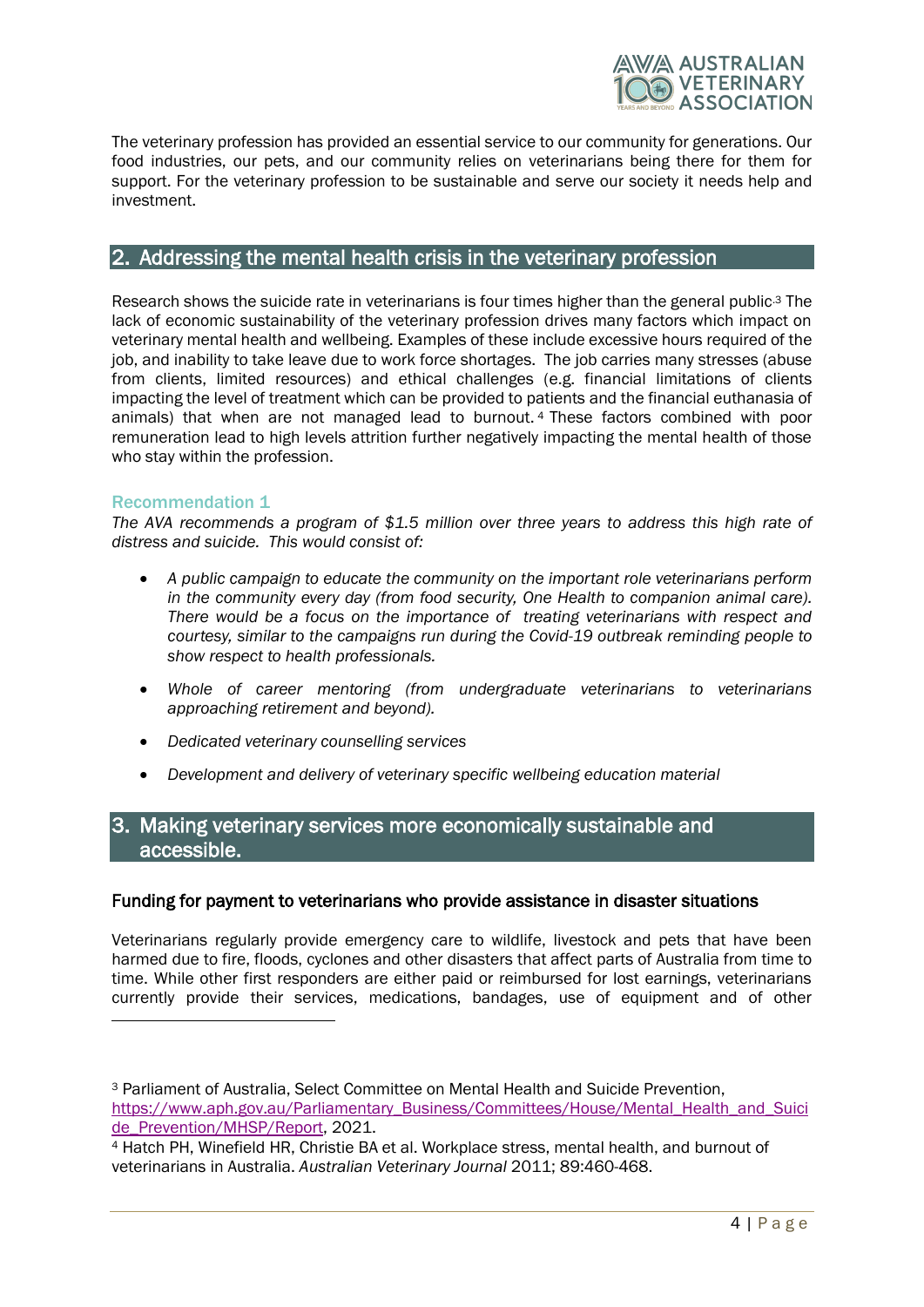

consumables at their own cost to wildlife and to animals whose owners are not immediately available or identifiable. A 2003 AVA survey found that the amount of pro bono contribution per annum - excluding disaster situations – is over \$10,000 per annum per practice. With Ibis World data confirming 3,355 veterinary enterprises in Australia in 2020-21, this is \$33.55m per year of lost income for Australia's veterinarians. A more recent study found that the medium number of wildlife cases seen by a veterinary clinic each week is between 5-10, with this being higher in regional areas. This is a significant load on the operating costs of veterinary businesses. When the number of animals treated pro bono dramatically increases during a disaster, this contributes considerably to the high levels of stress and poor mental health in the profession.

#### <span id="page-4-0"></span>Recommendation 2

• *The AVA recommends that veterinarians who provide services in response to a disaster be reimbursed from funding in either the Emergency Response Fund or Disaster Recovery Funding when a situation triggers payment from these funds.*

## <span id="page-4-1"></span>4. Workforce sustainability

## Rural Bonding Scheme (\$13.6m)

Shortages of veterinarians in rural and regional areas has been an issue for the community over decades. The impacts of COVID-19 and the disruption this has caused to the movement of veterinarians around the country and internationally has exacerbated this problem.

The AVA proposes that the Australian Government introduce a rural placement incentives scheme for graduate veterinarians to assist in the shortage of rural veterinarians – that will in turn, improve private surveillance performed by private veterinarians to sustain adequate biosecurity levels. As outlined under 'One Health,' veterinarians play a key role in detecting and managing biosecurity threats. Without veterinarians in rural and remote areas - including Australia's borders - the risk of serious and deadly diseases infecting large number of animals and from there infecting the human population, is dramatically increased.

The AVA makes the following recommendations for an Australian Government Rural Placement Incentives Scheme:

- Participants must be an Australian citizen or permanent resident, registered to practice in Australia
- Employment must be with a practice that has a majority focus on production animals
- Employment must be in a Rural or a Remote area (using the [Australian Government's Rural,](https://www.health.gov.au/health-topics/rural-health-workforce/classifications/rrma)  [Remote and Metropolitan Areas Classification](https://www.health.gov.au/health-topics/rural-health-workforce/classifications/rrma) (RRMA))
- Available to all graduates (up to 5 years after graduation)
- Up to 80 placements per year offered: 60 rural and 20 remote.
- Remote participants eligible for a maximum of \$70,000 over a 5-year period
- Where a HECs debt exists, payment to be paid directly to HECs debt
- Each year completed attracts the following payment (can be consecutive or nonconsecutive):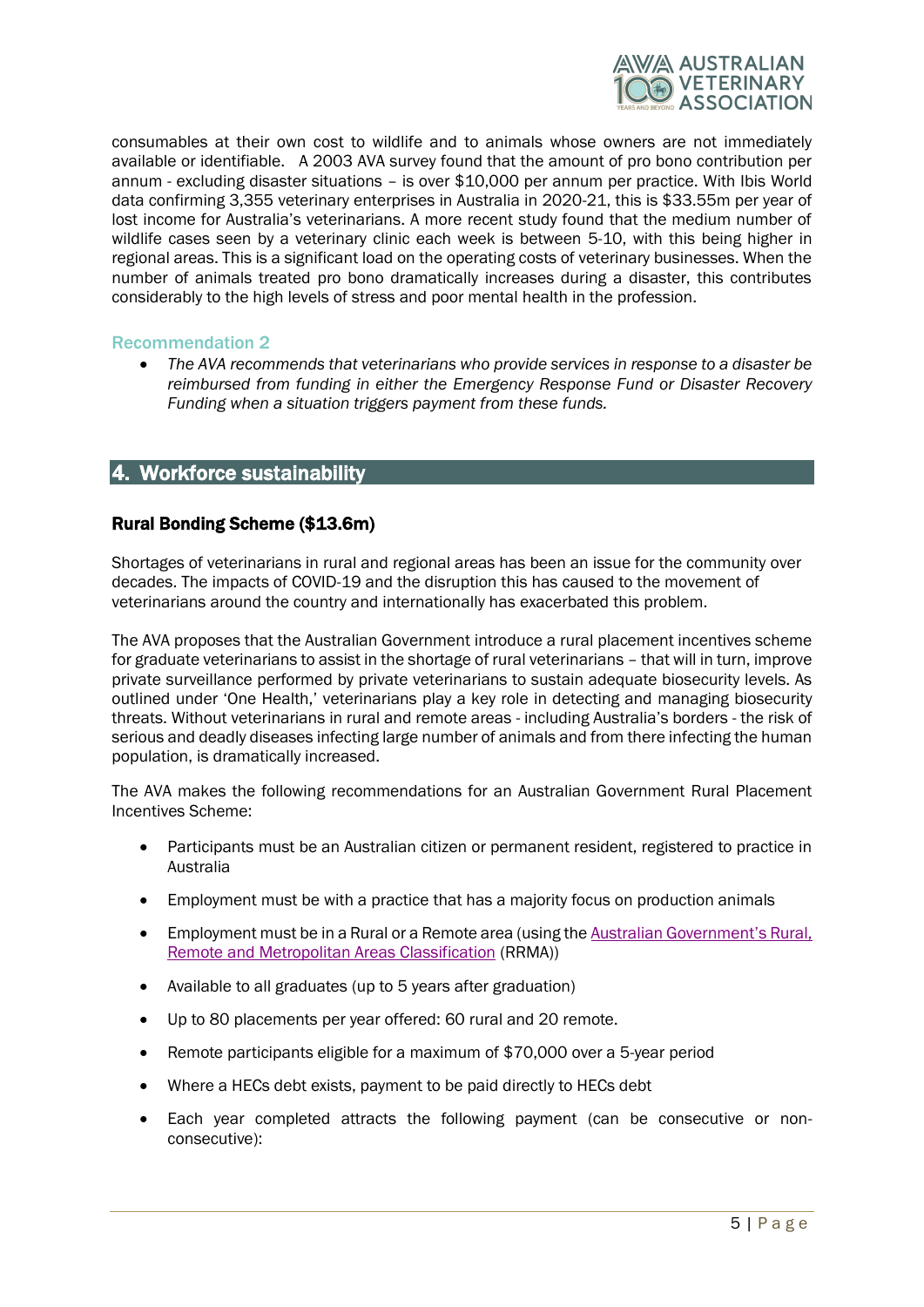

| <b>Stage</b>              | <b>Rural</b> | Remote   |
|---------------------------|--------------|----------|
| Completion of first year  | \$9,600      | \$12,000 |
| Completion of second year | \$10,400     | \$13,000 |
| Completion of third year  | \$11,200     | \$14,000 |
| Completion of fourth year | \$12,000     | \$15,000 |
| Completion of fifth year  | \$12,800     | \$16,000 |

Table 1: Suggested payment eligibility for veterinarians in the first five years post graduation depending on locality.

#### <span id="page-5-0"></span>Recommendation 3

• *The AVA recommends that the Commonwealth Government introduce a rural placement incentives scheme for graduate veterinarians to assist in the shortage or rural veterinarians.*

# <span id="page-5-1"></span>5. One Health

The One Health concept summarises something that has been known for more than a century: that animal health, human health and environmental health are inextricably intertwined and interdependent. The health of one affects the health of all.

The COVID-19 pandemic – a human health crisis of likely animal origin – has underlined the importance of the One Health concept. However, there are many other pathogens that can be transmitted from animals to humans and cause serious illness or death, such as Hendra virus, anthrax, leptospirosis, Q Fever, and avian influenza.

A coordinated One Health approach that is appropriately funded is essential. The AVA would like to see a national centre for disease prevention and control (CDC) established in Australia.

## <span id="page-5-2"></span>5.1. Centre for Disease Prevention and Control (CDC)

The AVA supports calls for a national CDC made by other health-based organisations, including the Australian Medical Association and Public Health Association of Australia. As the emergence of COVID-19 has shown, a One Health structure would be of great benefit to Australia.

Australian One Health Centre for Disease Prevention and Control – similar to the CDC in other nations - is needed for prevention and response to future pandemics, antimicrobial resistance (AMR), new and emerging infectious diseases such as Hendra virus and for chronic and neglected zoonotic diseases. This will provide cost effective management of communicable and noncommunicable diseases as well as other problems with local, regional and global impact such as antimicrobial resistance and food security.